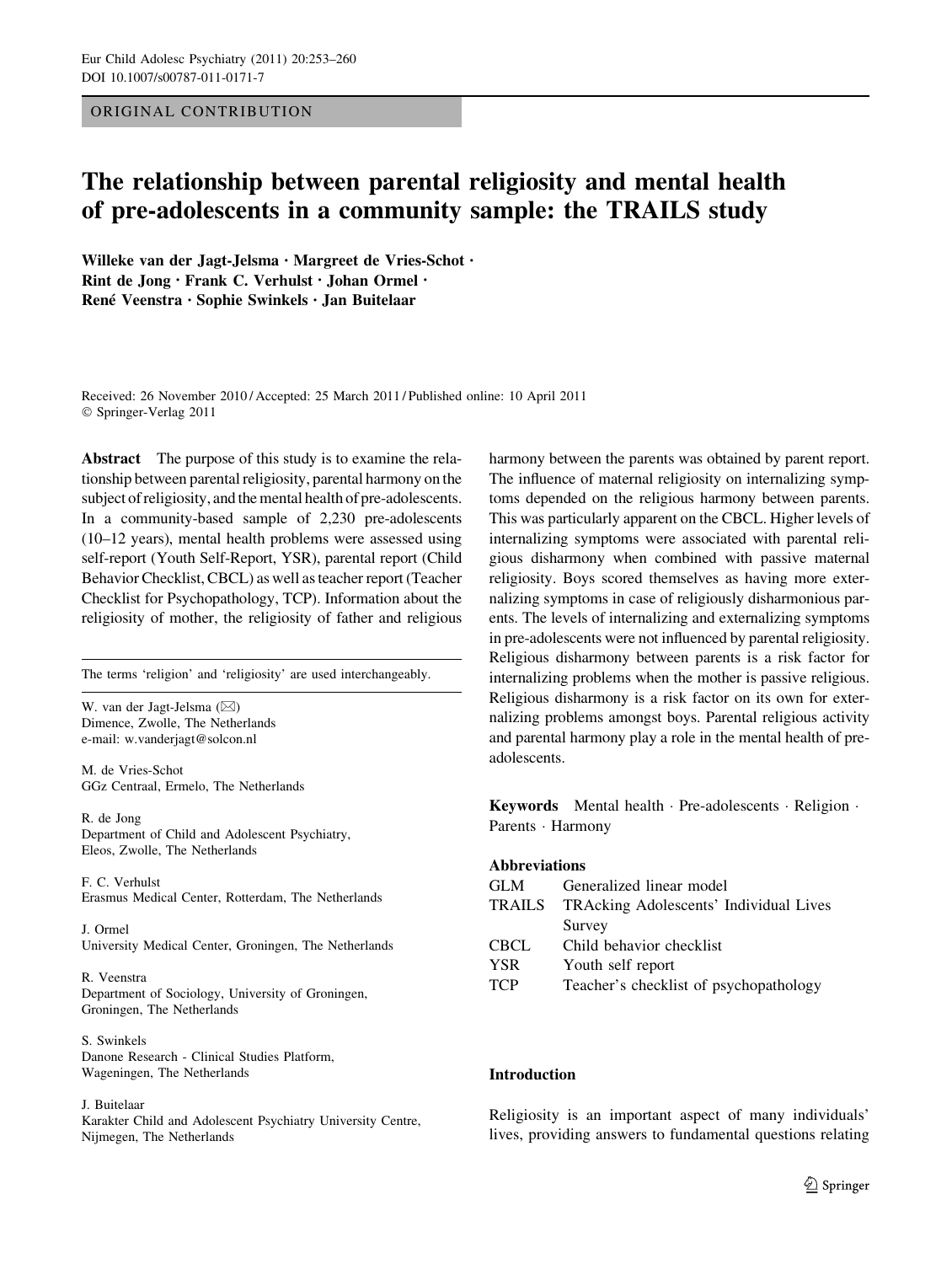to the meaning of life. By shaping fundamental beliefs and behaviors, religiosity may influence the mental health of individuals. The fourth edition of the Diagnostic and Statistic Manual of Mental Disorders in 1994 introduced a new category because of this, namely V62.89 'religious or spiritual problem' [[1\]](#page-6-0). Throughout the child's development, the religiosity of the parents is also of importance. Parental religiosity and religious identity serve as important early resources upon which children draw when forming their own religious identity, developing their religious beliefs, and shaping their behaviors.

Few studies have examined the relationship between religiosity and mental health in children prior to adolescence. In a study among more than 2,500 11-year-old pre-adolescents from the two main Christian denominations in West Scotland, the relationship between church attendance and mental health was analyzed [[2\]](#page-6-0). Mental health questions were answered by children, parents, and teachers. Levels of church-attendance were low among those affiliated with the Church of Scotland and relatively high among Catholics. Aggression was found to be less prevalent among weekly attendees of both denominations. Weekly church attendance was associated with better self-esteem, less anxiety and less depression for Catholics and with less self-esteem, more anxiety, and more depression for children with a Church of Scotland affiliation. The only mental health measure to show a similar relationship with church attendance in both denominations was aggression, which was less prevalent among weekly attendees. In addition, aggression was consistently scored by children, parents, and teachers. However, the results on depression showed a lack of parental awareness of depression in their children. It is suggested that the key issue for these results could be whether church attendance is normative within the peer group, as it is for Catholics in this context. Over three-quarters of the studies on the relationship between religion and mental health of adolescents and adults report modest positive effects of religion [[3–7\]](#page-6-0). In contrast, a minority of studies report a negative relationship between religion and mental health. These conflicting results might have been caused by differences in populations studied or differences in defining and measuring religiosity and mental health. No longitudinal studies on the relationship between religion and mental health have been found, which implicates that causality as well as selection could be the underlying mechanism for the associations found between religion and mental health.

Greater parental religiosity also influences general indices of family functioning, and has been related to more cohesive family relationships, greater parenting skills, lower interparental conflicts, and fewer externalizing and internalizing problems among adolescents [[8\]](#page-6-0). Another study suggests that religiosity facilitates family cohesiveness when it is shared among family members. However, if religiosity is not shared, this disharmony may result in higher levels of adolescent delinquent behaviors [\[9](#page-6-0)]. On its own, family discord is a risk factor for various mental health problems like major depressive disorder, substance abuse, and conduct disorders [\[10–12](#page-6-0)]. Research involving adolescents indicates that parental religiosity protects girls considerably better than boys against delinquency. The protective effect concerning delinquency tends to diminish as the discord between parents regarding religion increases [\[13](#page-6-0)].

Research in pre-adolescents is complicated by the fact that they start to internalize parental standards, like religious beliefs. This process of internalizing religious beliefs is known to be accompanied by a constructive phase of doubt, the so-called 'quest' phase [\[14](#page-6-0)], which might be accompanied by some anxiety and conflict [[15\]](#page-6-0). In general, as is known for physical maturation, boys also show a slower moral maturation than girls. Religious parents may, thus, meet resistance from boys at an older age [[13\]](#page-6-0). When dealing with healthy religious development, the proportion of internalized religious beliefs increases along with the development of an authentic personality. This leads to the integration of religion in the person's life and vice versa  $[16]$  $[16]$ . The likelihood of a positive transmission of the parents' religion to their children increases when the parents are actively religious [[17,](#page-7-0) [18\]](#page-7-0) and when parents agree on the subject of religion. In this way, the children do not receive mixed messages about the role of religion in life [\[19](#page-7-0)].

The mechanisms by which parents' religion affects mental health have not yet been conclusively identified. Several possibilities have been suggested [[20,](#page-7-0) [21\]](#page-7-0). Religion could influence how individuals evaluate occurring lifeevents and stress, provide meaning, and determine a sense of responsibility and efficacy. Further, religion may entail religious coping skills and hence have a buffering effect on life stress. Next, religion mostly includes prescriptions for a healthy lifestyle, and the embedment in a religious community provides for social support and various psychosocial resources.

This study was designed to extend our knowledge about the role of religion in pre-adolescents and examine main and interactive effects of the religiosity of mother and parental harmony on the subject of religion on mental health problems of pre-adolescents. Since prior work on the relationship between religion and mental health in adolescents and adults led to mixed findings, we did not hypothesize a direction of the effect of maternal religiosity, but hypothesized that religious disharmony would be related to increased levels of problem behaviors. Finally, we hypothesized that the effects of religiosity and religious harmony would differ for internalizing and externalizing behavior problems, and that this difference would vary across gender.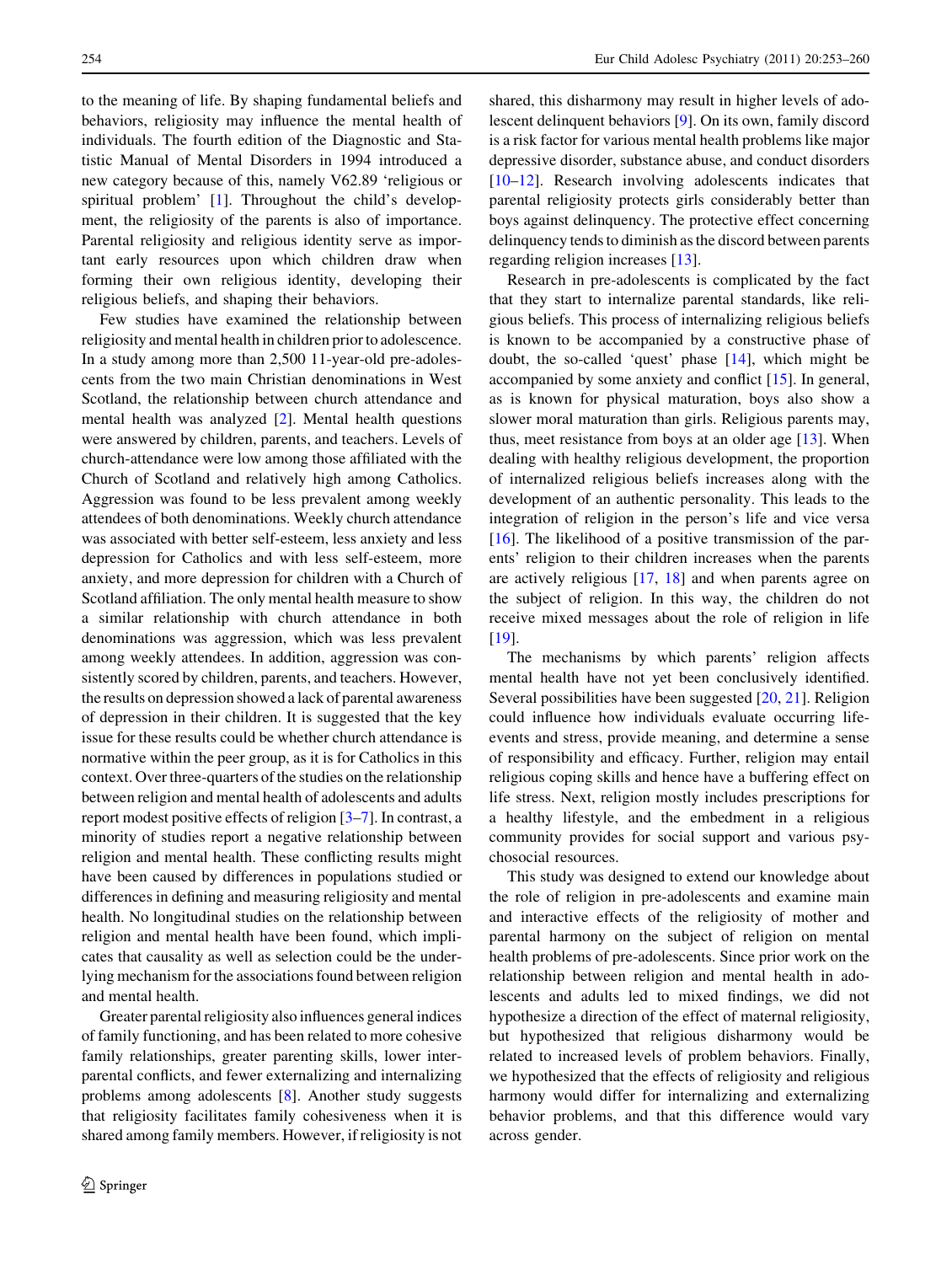#### **Methods**

## Study design

The Tracking Adolescents' Individual Lives Survey (TRAILS) is a prospective cohort study of Dutch preadolescents (age 10–12 years). The key objective of TRAILS is to chart and explain the development of mental health from preadolescence into adulthood, both at the level of psychopathology and at the levels of underlying vulnerability and environmental risks. As the incidence of emotional and behavioral problems increases substantially in adolescence, pre-adolescents are monitored until the age of 24 using biennial assessments. This report is based on data collected during the first wave of measurements, which ran from March 2001 until July 2002. The survey was approved by the national ethical committee 'Centrale Commissie Mensgebonden Onderzoek'. Informed consent was obtained from all parents after the nature of the study had been fully explained. Children were excluded from the study if they were incapable to participate due to mental retardation or a serious physical illness or handicap; or if no Dutch-speaking parent or parent surrogate was available, and it was not feasible to administer part of the measurements in the parent's language. Of all children approached for enrollment in the study (i.e., selected by the municipalities and attending a school that was willing to participate,  $n = 3,145$ , 6.7% were excluded because incapability or language problems. A detailed description of the sampling procedure and method is provided in de Winter et al. [[19\]](#page-7-0). In total, 2,230 children (mean age  $= 11.09$ , SD  $= 0.55$ , 50.8% girls) were enrolled in the study (i.e. both child and parent agreed to participate). When looking into the groups of responders and nonresponders, it was discovered that they did not differ with respect to gender, parental education, proportion of singleparent families, teacher-rated behavioral problems, or school absence. However, children in the non-response group did need additional help for learning difficulties more frequently [[22\]](#page-7-0).

## Data collection

Well-trained interviewers visited one of the parents or guardians (mothers, 95.6%) at their homes to administer an interview. They were asked to fill out a questionnaire. Children were measured at school. There they filled out questionnaires, in groups, under the supervision of one or more TRAILS assistants. Further, they were assessed individually. Teachers were asked to fill out a brief questionnaire for all participating TRAILS-children in their class. Measures used in the present study are described in more detail below.

#### Child mental health

To assess the child's mental health three measures were used: the parent-rated Child Behavior Checklist (CBCL) [\[23](#page-7-0)], the Youth Self-Report (YSR) [\[24](#page-7-0)] and the Teacher checklist of Psychopathology (TCP). The TCP is developed by the TRAILS team and contains nine descriptions of behaviors, based on the Teacher's Report Form [\[25](#page-7-0)]. Response options for each description on the checklist range from  $0 =$  not applicable to  $4 =$  very clearly or frequently applicable. The 'socioeconomic status' variable (SES) was also addressed in TRAILS and is applied in this study as covariate. This item was measured as the average of five items: income level, educational level of both the father and the mother, and occupational level of each parent. The lowest 25% of scores were considered as 'low SES', the highest 25% as 'high SES', and the rest was labeled as 'middle SES'. The internal consistency of these variables is satisfactory (Cronbach's alpha 0.84).

## Religion

In TRAILS, three descriptive questions regarding religion were answered by the mother about herself and her husband. The first question was if the mother considered herself as a religious person, the second if she was affiliated with a church or denomination, and the third question was about church attendance. On the base of this information, three variables were constructed: religiosity of the mother, religiosity of the father and parental harmony on the subject of religion. After dichotomizing the three questions to 'yes'/'no' answers, parents were assigned to the category 'no religiosity' (no 'yes' answers), 'passive religiosity' [first and second question answered with 'yes', third question answered with '(almost) never'] and 'active religiosity' (first and second question answered with 'yes', third question answered with 'monthly' or more). Only in case of three missing values, 'religiosity mother' or 'religiosity father' was considered as missing. The variable 'religious harmony' was constructed by comparing the 'religiosity mother' variable with the 'religiosity father' variable, whereas totally similar categorization was considered as parental harmony, leaving all other options as parental disharmony.

#### Data analysis

The data were analyzed by four multivariate analyses of covariance (MANCOVA's, using the Generalized Linear Model module of SPSS, version 12.0), two with internalizing problem behavior (one for 'religiosity mother', one for 'religiosity father') and two with externalizing problem behavior as dependent variable (one for 'religiosity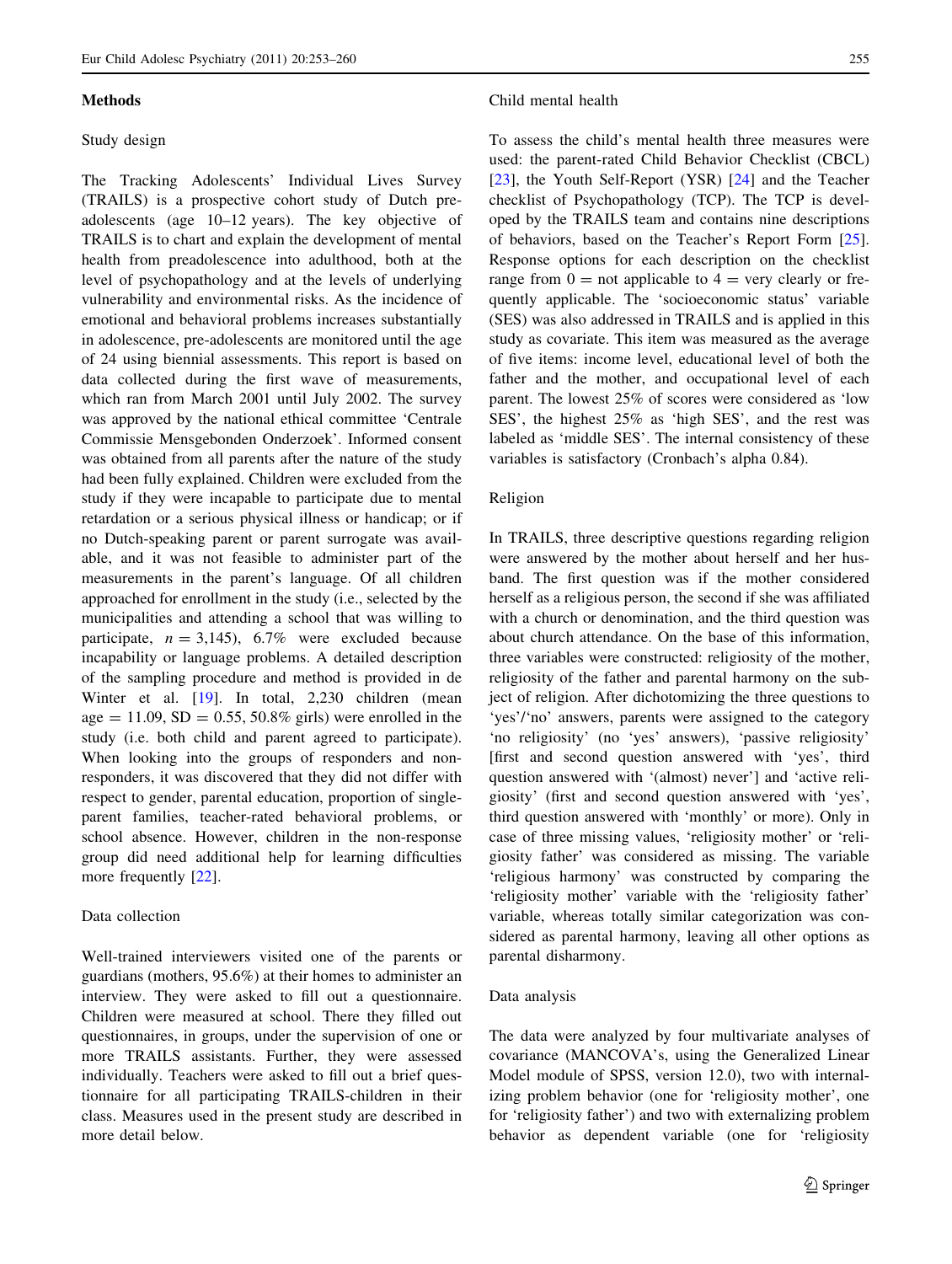mother', one for 'religiosity father'). 'Between-subject factors were 'religiosity mother' (3 levels), 'religiosity father' (3 levels), 'religious harmony' (2 levels) and 'gender' (2 levels). 'Within-subject factors were rater (3 levels: self-report, YSR; parent-report, CBCL and teacherreport, TCP) and scale, with 3 levels for internalizing problem behavior (subscales: 'anxious/depressed', 'withdrawn/depressed' and 'somatic complaints') and 2 levels for externalizing problem behavior (subscales: 'aggression' and 'delinquency'). Socioeconomic status (SES) and parental divorce were included as covariates. Results were considered to be significant when  $P \leq 0.05$ . 44 cases were excluded from the analyses as they responded without information on religiosity.

# Results

Descriptives of the dependent and independent variables are given in Tables 1 and 2. Scores on internalizing and externalizing problem behavior are reported as mean item values. Active maternal religiosity was present in 21.7% of the sample. In the vast majority of the families (84.2%) there appeared to be religious harmony (Table 3).

## Internalizing problem behavior

The MANCOVA analysis with religiosity mother, religious harmony and gender as between-subject factors, and rater and scale as within-subject factors aggregated over all

Table 1 Descriptives of the independent variables

| Independent variables | $\%$ |  |  |
|-----------------------|------|--|--|
| Religiosity mother    |      |  |  |
| Not religious         | 51.6 |  |  |
| Passive religious     | 26.6 |  |  |
| Actively religious    | 21.7 |  |  |
| Religiosity father    |      |  |  |
| Not religious         | 56.4 |  |  |
| Passive religious     | 22.1 |  |  |
| Actively religious    | 21.5 |  |  |
| Religious harmony     |      |  |  |
| Disharmonious         | 15.8 |  |  |
| Gender                |      |  |  |
| <b>Boys</b>           | 49.0 |  |  |
| Divorce               |      |  |  |
| Divorce of parents    | 19.2 |  |  |
| <b>SES</b>            |      |  |  |
| Low SES               | 25.3 |  |  |
| Middle SES            | 49.5 |  |  |
| High SES              | 25.2 |  |  |
|                       |      |  |  |

Table 2 Descriptives of the dependent variables

| Dependent variables | Mean | SD   |
|---------------------|------|------|
| <b>YSR</b>          |      |      |
| Withdrawn/depressed | 0.34 | 0.29 |
| Physical complaints | 0.43 | 0.31 |
| Anxious/depressed   | 0.33 | 0.27 |
| Aggressive          | 0.33 | 0.24 |
| Delinquent          | 0.33 | 0.17 |
| <b>CBCL</b>         |      |      |
| Withdrawn/depressed | 0.25 | 0.27 |
| Physical complaints | 0.20 | 0.21 |
| Anxious/depressed   | 0.28 | 0.25 |
| Aggressive          | 0.35 | 0.29 |
| Delinquent          | 0.13 | 0.13 |
| TCP                 |      |      |
| Withdrawn/depressed | 0.71 | 0.99 |
| Physical complaints | 0.57 | 0.86 |
| Anxious/depressed   | 0.69 | 0.95 |
| Aggressive          | 0.61 | 0.98 |
| Delinquent          | 0.26 | 0.70 |
|                     |      |      |

Table 3 Descriptives of dependent variables by independent variables

| Independent variables | Dependent variables      | Mean | <b>SD</b> |
|-----------------------|--------------------------|------|-----------|
| Religiosity mother    | YSR internalizing        | 0.29 | 0.22      |
|                       | <b>YSR</b> externalizing | 0.21 | 0.17      |
|                       | CBCL internalizing       | 0.20 | 0.17      |
|                       | CBCL externalizing       | 0.18 | 0.17      |
|                       | TCP internalizing        | 0.51 | 0.66      |
|                       | TCP externalizing        | 0.33 | 0.63      |
| Religiosity father    | YSR internalizing        | 0.28 | 0.20      |
|                       | YSR externalizing        | 0.20 | 0.16      |
|                       | CBCL internalizing       | 0.17 | 0.15      |
|                       | CBCL externalizing       | 0.17 | 0.16      |
|                       | TCP internalizing        | 0.45 | 0.61      |
|                       | TCP externalizing        | 0.28 | 0.53      |
| Religious harmony     | YSR internalizing        | 0.36 | 0.24      |
|                       | <b>YSR</b> externalizing | 0.27 | 0.19      |
|                       | CBCL internalizing       | 0.23 | 0.19      |
|                       | CBCL externalizing       | 0.23 | 0.20      |
|                       | TCP internalizing        | 0.63 | 0.73      |
|                       | TCP externalizing        | 0.40 | 0.73      |
|                       |                          |      |           |

raters and all subscales showed a marginally significant interaction effect of religiosity mother by harmony  $[F(2,1476) = 3.000, P = 0.050].$ 

Since there were no interaction effects of the betweensubject and within-subject factors, post hoc analyses were performed on internalizing symptoms aggregated over all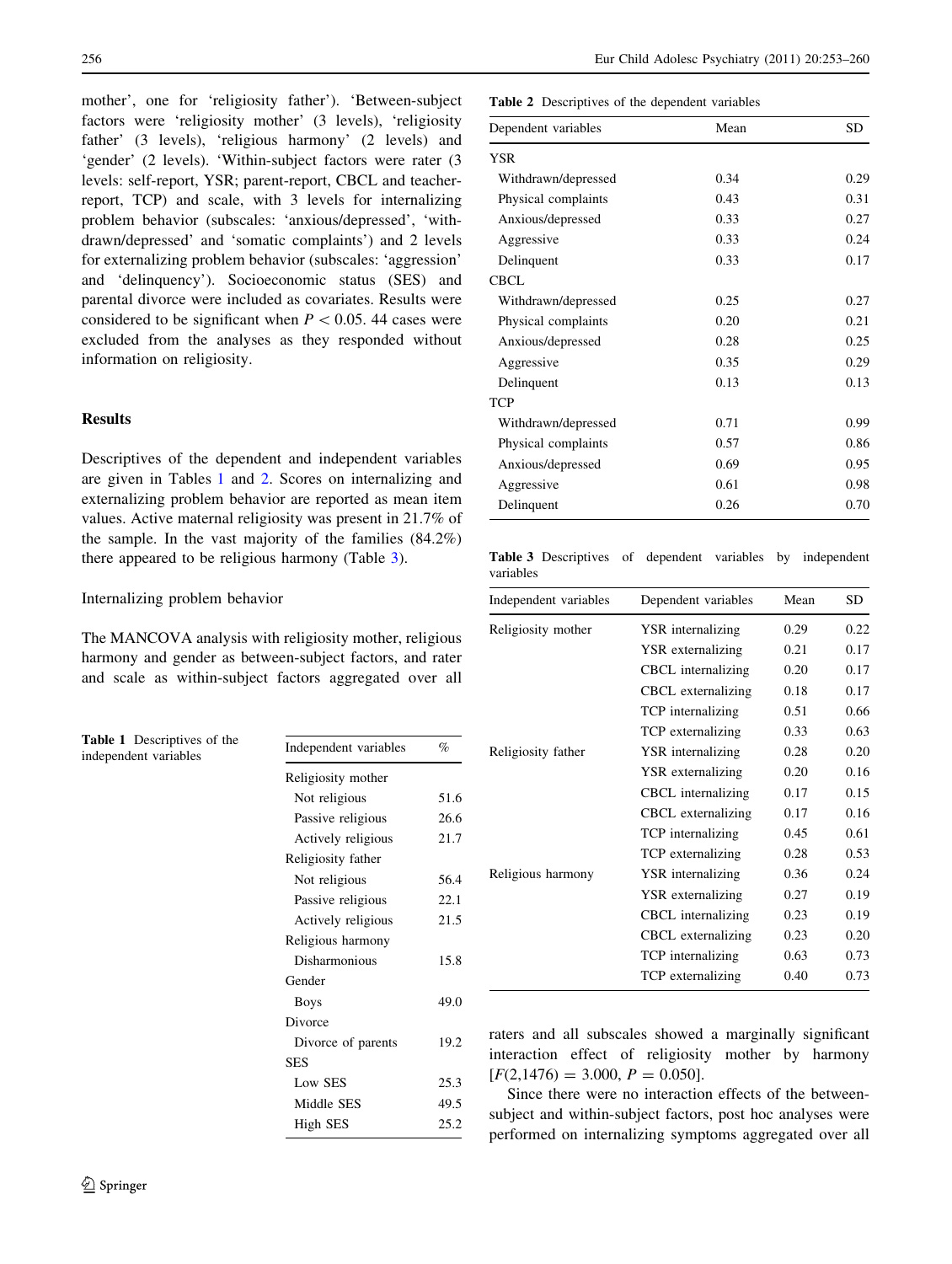

Fig. 1 Estimated marginal means of internalizing symptoms

raters and all subscales. Basically, the interaction effect of the between-subject factors indicate that the influence of maternal religiosity was dependent on the presence or absence of religious harmony. This complex effect is illustrated in Fig. 1 for internalizing symptoms aggregated over all raters and all scales.

As shown in Fig. 1, the level of internalizing problem behavior was not significantly influenced by maternal religiosity, as long as parents are mostly in harmony on the subject of religion. However, when parents disagreed on the subject of religion, passive maternal religiosity was associated with significantly higher levels of internalizing problem behavior when compared with 'no maternal religiosity'  $[F(1,183) = 3.987, P = 0.047]$ , while active maternal religiosity was not associated with significantly higher levels of internalizing problem behavior when compared with 'no maternal religiosity'  $[F(1,101) = 2.454, P = 0.120]$ . When comparing harmonious and disharmonious parents, no significance was shown in case the mother was not religious  $[F(1,745) = 3.406, P = 0.065]$ , passive religious  $[F(1,214) =$ 0.082,  $P = 0.774$ ] or active religious  $[F(1,145) = 2.883]$ ,  $P = 0.092$ .

In a next set of post hoc analyses, we attempted to further characterize the interaction effects of religiosity mother by religious harmony in terms of rater and subscale. The YSR and TCP did not show any significant results of internalizing problem behavior. There was a significant effect of religiosity mother on the CBCL  $[F(6,3462) = 2.218, P = 0.039]$ , reflecting higher internalizing problem scores in case of passive or active maternal religiosity compared to no maternal religiosity. The CBCL showed also a religiosity mother by harmony interaction effect  $[F(6,3462) = 2.275, P = 0.034]$ . The scale 'withdrawn/depressed' showed a religiosity mother by harmony interaction effect  $[F(2,1752) = 5.272]$ ,

 $P = 0.005$ , while the scale 'anxious/depressed' showed a religiosity mother effect  $[F(2,1753) = 3.277, P = 0.038]$ , reflecting higher scores on the scale 'anxious/depressed' in case of passive or active religiosity. There was no main effect of religious harmony ( $P > 0.05$ ).

The MANCOVA analysis with religiosity father, religious harmony and gender as between-subject factors, and rater and scale as within-subject factors aggregated over all raters and all subscales showed neither significant interaction effects, nor significant main effects.

In summary, the influence of maternal religiosity was dependent on the presence or absence of religious harmony. Internalizing symptoms increased significantly when parents disagreed on religion in combination with passive religious mothers when compared to not religious mothers. This effect was only found on the CBCL, and more specifically on the subscales withdrawn/depressed and anxious/depressed. Paternal religiosity had no significant effects on the level of internalizing symptoms in preadolescents.

# Externalizing problem behavior

The MANCOVA analysis with religiosity mother, religious harmony and gender as between-subject factors, and rater and scale as within-subject factor did not show any significant interaction effect. There was a main effect of gender  $[F(1,1495) = 111.251, P < 0.001]$  with boys having overall more externalizing problem behaviors than girls. There were several interaction effects of betweensubject and within-subject factors, indicating that the effects of the between-subject factors were specific to certain raters and/or subscales of externalizing problems. We found a harmony by scale effect  $[F(1,1495) = 5.297$ ,  $P = 0.021$ ], a harmony by rater by scale effect  $[F(2,1494) = 3.186, P = 0.042]$ , and a maternal religiosity by rater by scale  $[F(4,2990) = 2.995, P = 0.018]$ . Further post hoc analyses were performed to localize these interaction effects of harmony. Analyses on the YSR showed a main gender effect  $[F(1,1809) = 60.622, P < 0.001]$ . However, when testing boys separately, a significant main harmony effect was established  $[F(1,885) = 6.899]$ ,  $P = 0.00$ ] showing less externalizing symptoms in case of religious harmony, whereas analyses of the girls' scores did not show significant effects. This harmony effect for boys was significant on both subscales aggression and delinquency (respectively,  $F(1,890) = 6.049$ ,  $P = 0.014$  and  $F(1,890) = 5.611, P = 0.018$ . Analyses on the CBCL and TCP did not show any significant results.

The MANCOVA analysis with religiosity father, religious harmony and gender as between-subject factors, and rater and scale as within-subject factor did not show a significant interaction effect. There was a main effect of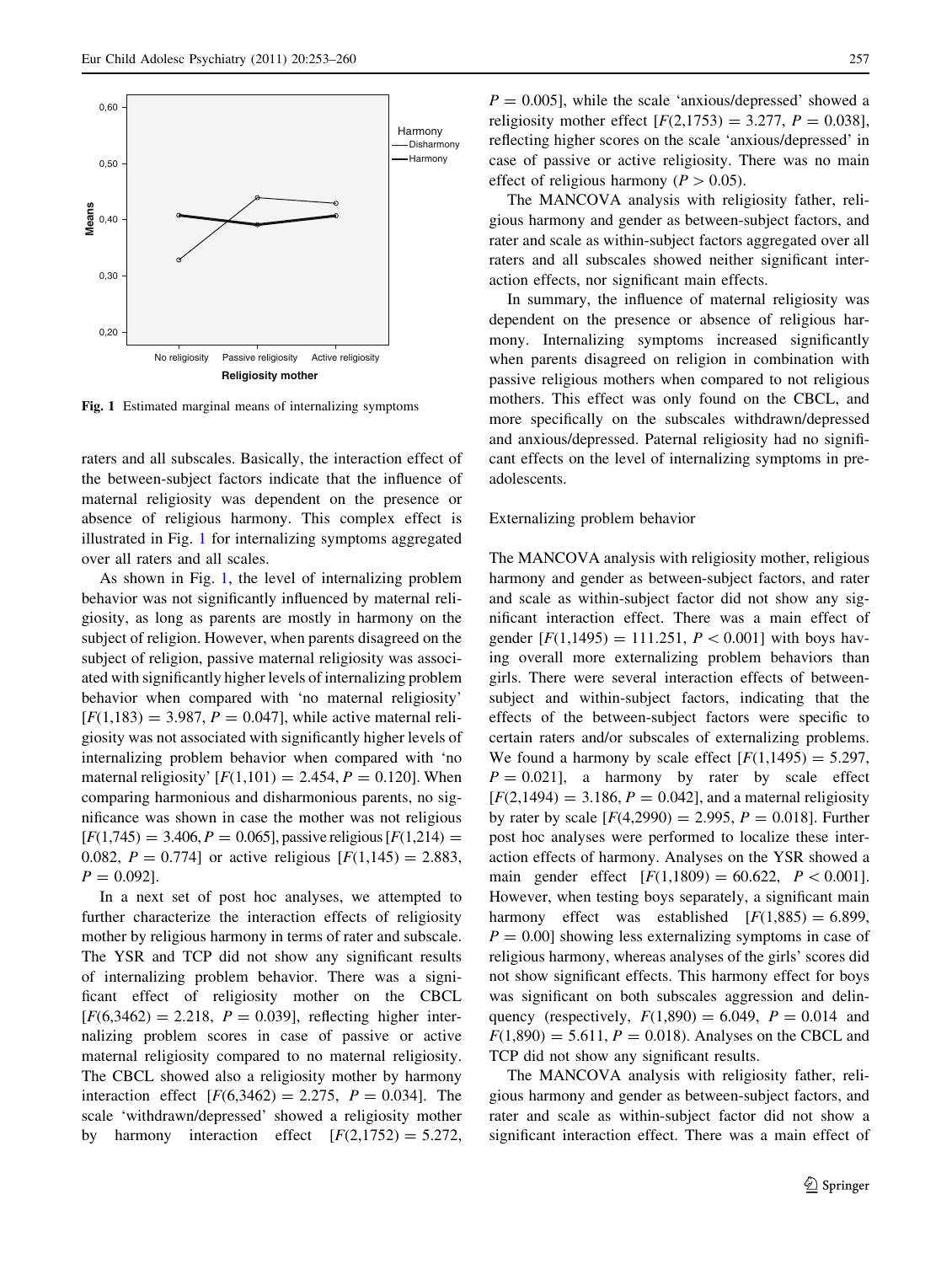gender  $[F(1.1495) = 112.134, P \lt 0.001]$  with boys having overall more externalizing problem behaviors than girls. There were several interaction effects of betweensubject and within-subject factors, indicating that the effects of the between-subject factors were specific to certain raters and/or subscales of externalizing problems. We found a religiosity father by scale effect  $[F(2,1495) =$ 3.239,  $P = 0.039$ ] and a religiosity father by rater by scale effect  $[F(4,2990) = 2.990, P = 0.018]$ . Further post hoc analyses were performed to localize the religiosity father by scale interaction effect. However, no significant results were reached at the YSR, CBCL, and TCP. In summary, boys reported less externalizing symptoms on the YSR in case of religious harmonious parents. Paternal religiosity had no significant effects on the level of internalizing symptoms in pre-adolescents.

#### **Discussion**

In this paper, the relationship between the religiosity of parents, religious harmony, and mental health problems among pre-adolescents has been examined.

First, we hypothesized that religious disharmony would be related to increased levels of problem behavior. These data showed that the influence of maternal religiosity on internalizing symptoms was dependent on the presence or absence of religious harmony, and this was particularly apparent on the CBCL. Internalizing symptoms increased significantly when parents disagreed on religion in combination with passive religious mothers, compared to nonreligious mothers. Boys reported more externalizing symptoms on the YSR in case of religious disharmonious parents. Religiosity of father did not influence the level of internalizing and externalizing symptoms. These findings are in line with our hypothesis.

Second, we hypothesized that effects of religiosity and religious harmony might differ for internalizing and externalizing behavior problems, and might differ for boys and girls. Effects of religiosity and religious harmony did differ for internalizing and externalizing behavior problems, in terms of main effects and interactions effects, as well as in gender and rater. Our data showed also that effects of religiosity and religious harmony were gender specific in case of externalizing behavior problems, but not in internalizing behavior problems. Our second hypothesis was confirmed because of these results.

We will now discuss these results more in detail in the following sections: differences in effects of maternal and paternal religiosity as well as religious harmony, gender effects and rater effects (respectively, on the YSR, CBCL, and TCP).

Considering the differences in effect of maternal and paternal religiosity as well as religious harmony, both internalizing and externalizing symptoms were influenced by religious harmony. Only in case of internalizing symptoms, passive religiosity of mother played a role, while religiosity of father did not play a role at all. Literature indicates that it is of importance which parent is active or passive religious in adolescent's religiosity [\[18](#page-7-0)]. Concerning the role of passive religious mothers in the mental health of pre-adolescents in this study, one could say that passive religiosity is associated with a less clear religious orientation and less religious commitment. By consequence, children could be left with confusion on the matter of religion, which could result in more internalizing problem behavior. It could be that the pre-adolescents of the passive religious mothers have difficulty in finding a role model to identify with on the subject of religion. This corresponds with the developmental stage of pre-adolescents. At the age of 10–12 years, pre-adolescents are expected to be mostly dependent on the religious context of the parents, while they start with developing their own opinions and choosing their own ways. On the subject of religiosity, this development could play a role, for example in thinking about existential questions and in asking questions about religion. This beginning of the 'quest' phase might be accompanied by some anxiety and conflict [\[15](#page-6-0)]. In this sample, pre-adolescents of passive religious mothers and of parents who disagree on the subject of religion, could have some extra difficulties because of the combination of a less clear religious orientation, possibly accompanied with confusing messages about the role of religion in life. Seen in this way, the pre-adolescents of this sample, in their specific age-related development, are more vulnerable to internalizing problem behavior because of some instability in their religious context. When parents are disharmonious on the subject of religion, this could on its own—be a source of conflict and uncertainty, generating mental health problems [[3,](#page-6-0) [4,](#page-6-0) [8](#page-6-0)].

Gender effects were only reported on externalizing problem behavior, and only in relation to religious harmony of the parents. Our data showed that boys scored themselves as having more externalizing symptoms in case of religious disharmony. Regnerus [\[13](#page-6-0)] showed that religious disharmony between parents eliminates most of the protective effect of religiosity of parents on delinquent behavior in adolescents.

Finally, different rater effects are being reported in this study. Boys reported themselves as having more externalizing symptoms in case of religious disharmony of their parents (YSR), while mothers reported more internalizing symptoms in case of the combination of passive religiosity of the mother and religious disharmony (CBCL). Abbotts et al. [[2\]](#page-6-0) also reported different rater effects (children,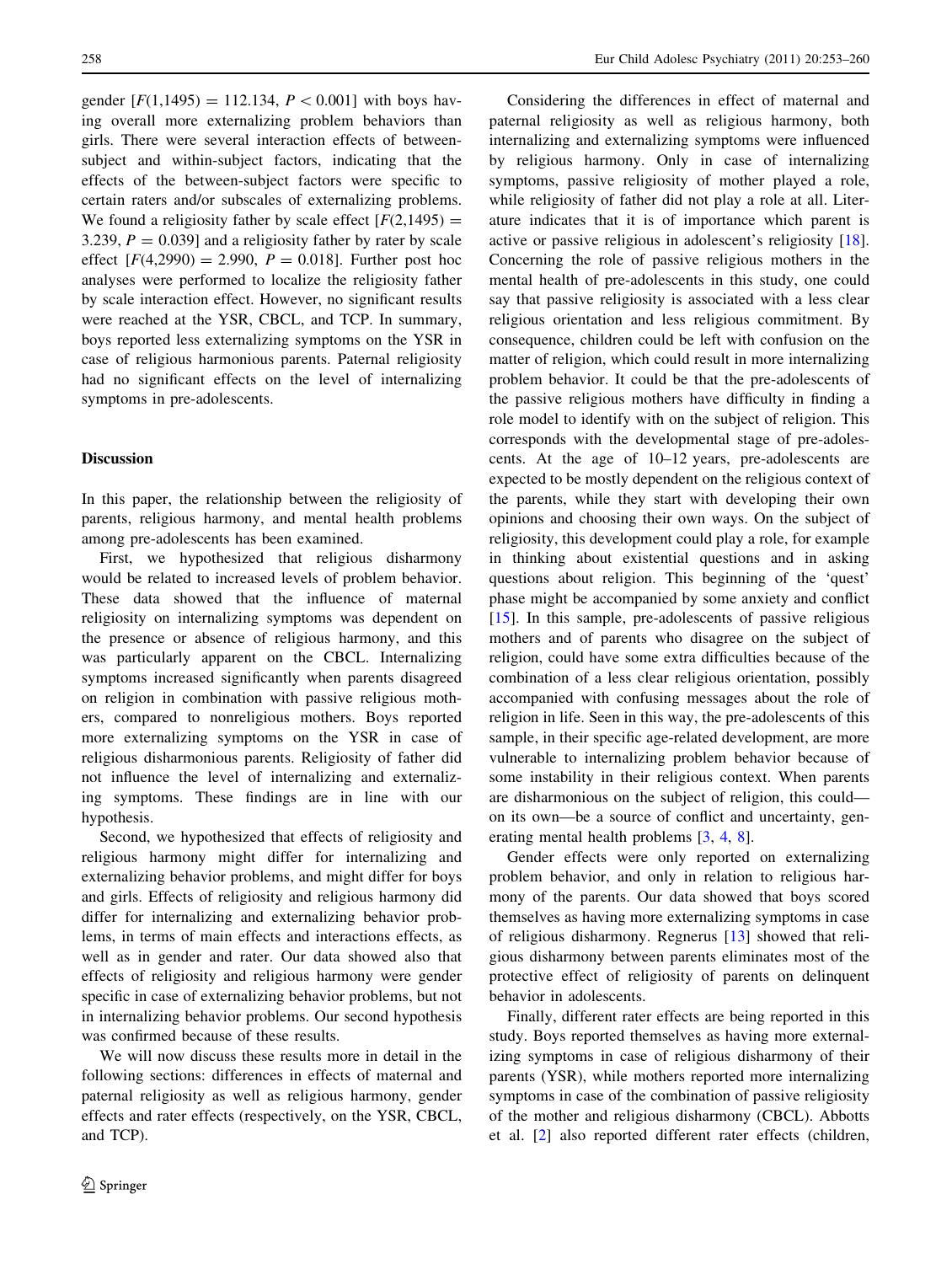<span id="page-6-0"></span>parents and teachers). They found quite consistent results concerning children, parents and teachers in scoring aggression, but a lack of parental awareness of depression in their children. This was not the case in our study, as the mothers scored more internalizing symptoms (especially depression). A possible explanation for this difference could be that the mothers of the study of Abbotts et al. [1] were weekly church attenders, while the mothers of our study were passive religious. This difference could reflect uncertainty in passive religious mothers, causing higher scores on internalizing behavior in their children.

We did not focus on the more general mechanisms in the domain of parenting and family functioning that may be involved in the associations between religiosity of parents and religious harmony and problem behaviors of their children. Religious attitudes and harmony may be correlated with proximal factors as parental personality characteristics, problem solving strategies, affective family climate, and family interactions that influence childrens' adaptation and level of functioning. These should be addressed in future studies.

This study has certain limitations. We could only use a global construct for religion. The 'religious harmony' variable is mainly based on the information provided by the mother. This could be the cause of some biases. All results displayed rather small effects, indicating that these effects only partly explain the observed variance. Although three covariates were included, more covariates and mediators concerning the religious context of pre-adolescents have yet to be investigated.

This study is unique compared to other studies because of the age of the participants as well as the fact that this study is based on a community-based sample. Religiosity of mother and harmony of parents on the subject of religiosity both turned out to influence internalizing problem behavior. Externalizing problem behavior was related to religious disharmony between parents. From these results, it becomes clear that religiosity is an important correlate in the mental health of pre-adolescents. Further research needs to be conducted to investigate the religious context of pre-adolescents and to chart confounders and mediators in the relationship between religion and mental health. Longitudinal research is necessary to investigate the developmentally direction of the relationship between religion and mental health.

Acknowledgments We are grateful to all pre-adolescents, their parents and teachers who participated in this research and to everyone who worked on this project and made it possible. This research is part of the Tracking Adolescents' Individual Lives Survey (TRAILS). Participating centers of TRAILS include various departments of the University Medical Center and University of Groningen, the Erasmus University Medical Center Rotterdam, the University of Utrecht, the Radboud Medical Center Nijmegen, and the Trimbos Institute, all in the Netherlands. TRAILS has been financially supported by various grants from the Dutch Organization for Scientific Research NWO (Medical Research Council program grant GB-MW 940-38-011; ZonMW Brainpower grant 100-001-004; ZonMw Risk Behavior and Dependence grant 60-60600-97-118; ZonMw Culture and Health grant 261-98-710; Social Sciences Council medium-sized investment grant GB-MaGW 480-01-006 and project grants GB-MaGW 457-03- 018 and GB-MaGW 452-04-314; NWO large-sized investment grant 175.010.2003.005); the Sophia Foundation for Medical Research (projects 301 and 393), the Dutch Ministry of Justice (WODC), and the participating universities.

Conflict of interest None.

#### References

- 1. American Psychiatric Association (1994) Diagnostic and statistical manual of mental disorders, 4th edn. American Psychiatric Association, Washington
- 2. Abbotts JE, Williams RGA, Sweeting HN, West PB et al (2004) Is going to church good or bad for you? Denomination, attendance and mental health of children in West Scotland. Soc Sci Med 58:645–656
- 3. Varon SR, Riley AW (1999) Relationship between maternal church attendance and adolescent mental health and social functioning. Psych Serv 50(6):799–805
- 4. Wong YJ, Rew L, Slaikeu KD (2006) A systematic review of recent research on adolescent religiosity/spirituality and mental health. Issues Ment Health Nurs 27:161–183
- 5. Rew L, Wong YJ, Sternglanz RW (2004) The relationship between prayer, health behaviors, and protective resources in school-age children. Issue Comp Paed Nurs 27:245–255
- 6. Cotton S, Zebracki K, Rosenthal SL, Tsevat J, Drotar D (2006) Religion/spirituality and adolescent health outcomes: a review. J Adolesc Health 38(4):472–480
- 7. Hackney CH, Sanders GS (2003) Religiosity and mental health: a meta-analysis of recent studies. J Sci Study Relig 42(1):43–55
- 8. Brody GH, Stoneman Z, Flor D (1996) Parental religiosity, family processes, and youth competence in rural, two-parent African American families. Dev Psychol 32:696–706
- 9. Pearce LD, Haynie DL (2004) Intergenerational religious dynamics and adolescent delinquency. Soc Forces 82(4):1553– 1572
- 10. Pilowsky DJ, Wickramaratne P, Nomura Y, Weissman M (2006) Family discord, parental depression, and psychopathology in offspring: 20-year follow up. J Am Acad Child Adolesc Psychiatry 45(4):452–460
- 11. Meyer JM, Rutter M, Silberg JL, Maes HH, Simonoff E, Shillady LL, Pickles A, Hewitt JK, Eaves LJ (2000) Familial aggregation for conduct disorder symptomatology: the role of genes, marital discord and family adaptability. Psych Med 30:759–774
- 12. Rutter M (1994) Family discord and conduct disorder: cause, consequence, or correlate? J Fam Psychol 8(2):170–186
- 13. Regnerus MD (2003) Linked lives, faith, and behavior: intergenerational religious influence on adolescent delinquency. J Sci Study Relig 42(4):189–203
- 14. Batson CD, Ventis WL (1982) The religious experience: a socialpsychological perspective. Oxford University Press, New York
- 15. Kojetin BA, McIntosh DN, Bridges RA, Spilka B et al (1987) Quest: constructive search of religious conflict? J Sci Study Relig 26:111–115
- 16. De Vries-Schot MR, Van Uden MHF, Heitink G, Pieper JZT et al (2008) Healthy religiosity and salutary faith. Clarification of